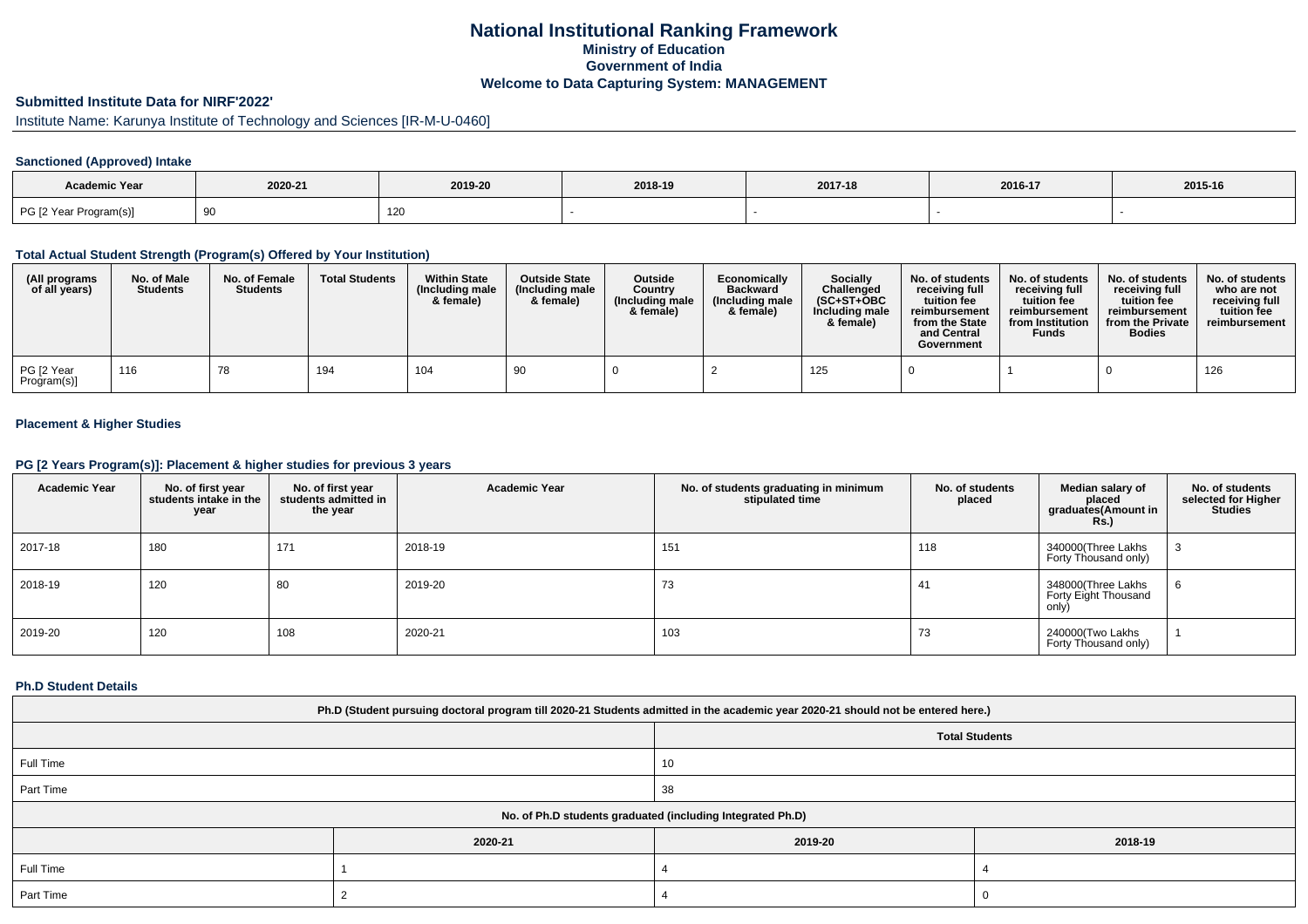#### **Financial Resources: Utilised Amount for the Capital expenditure for previous 3 years**

| Academic Year                                                                                                                                                                  | 2020-21                                            | 2019-20                                                                  | 2018-19                                                                 |  |  |  |  |  |  |
|--------------------------------------------------------------------------------------------------------------------------------------------------------------------------------|----------------------------------------------------|--------------------------------------------------------------------------|-------------------------------------------------------------------------|--|--|--|--|--|--|
|                                                                                                                                                                                | <b>Utilised Amount</b>                             | <b>Utilised Amount</b>                                                   | <b>Utilised Amount</b>                                                  |  |  |  |  |  |  |
| Annual Capital Expenditure on Academic Activities and Resources (excluding expenditure on buildings)                                                                           |                                                    |                                                                          |                                                                         |  |  |  |  |  |  |
| Library (Books, Journals and e-Resources only)                                                                                                                                 | 2919 (Two Thousand Nine Hundred and Nineteen only) | 118628 (One Lakh Eighteen Thousand Six Hundred and<br>Twenty Eight only) | 60251 (Sixty Thousand Two Hundred and Fifty One only)                   |  |  |  |  |  |  |
| Expenditure on setting up/upgradation of laboratory                                                                                                                            | 16000 (Sixteen Thousand only)                      | 100215 (One Lakh Two Hundred and Fifteen only)                           | 41456 (Forty One Thousand Four Hundred and Fifty Six only)              |  |  |  |  |  |  |
| Other expenditure on creation of Capital Assets (For setting up<br>classrooms, seminar hall, conference hall, library excluding<br>expenditure on Land , Building, Roads etc.) | 4027 (Four Thousand and Twenty Seven only)         | 10148 (Ten Thousand One Hundred and Forty Eight only)                    | 306987 (Three lakhs Six Thousand Nine Hundred and Eighty<br>Seven only) |  |  |  |  |  |  |

## **Financial Resources: Utilised Amount for the Operational expenditure for previous 3 years**

| <b>Academic Year</b>                                                                                                                                                                            | 2020-21                                                                                       | 2019-20                                                                                         | 2018-19                                                                                          |  |  |  |  |  |  |
|-------------------------------------------------------------------------------------------------------------------------------------------------------------------------------------------------|-----------------------------------------------------------------------------------------------|-------------------------------------------------------------------------------------------------|--------------------------------------------------------------------------------------------------|--|--|--|--|--|--|
|                                                                                                                                                                                                 | <b>Utilised Amount</b>                                                                        | <b>Utilised Amount</b>                                                                          | <b>Utilised Amount</b>                                                                           |  |  |  |  |  |  |
| <b>Annual Operational Expenditure</b>                                                                                                                                                           |                                                                                               |                                                                                                 |                                                                                                  |  |  |  |  |  |  |
| Salaries (Teaching and Non Teaching staff)                                                                                                                                                      | 12171255 (One Crore Twenty One Lakhs Seventy One<br>Thousand Two Hundred and Fifty Five only) | 11857603 (One Crore Eighteen Lakhs Fifty Seven Thousand<br>Six Hundred and Three only)          | 18114874 (One Crore Eighty one lakh fourteen thousand eight<br>hundred and seventy four only)    |  |  |  |  |  |  |
| Maintenance of Academic Infrastructure or consumables and<br>other running expenditures (excluding maintenance of hostels<br>and allied services, rent of the building, depreciation cost, etc) | 12140197 (One Crore Twenty One Lakhs Forty Thousand One<br>Hundred and Ninety Seven only)     | 17872519 (One Crore Seventy Eight Lakhs Seventy Two<br>Thousand Five Hundred and Nineteen only) | 17755764 (One Crore Seventy Seven lakh Fifty Five Thousand<br>Seven Hundred and Sixty Four only) |  |  |  |  |  |  |
| Seminars/Conferences/Workshops                                                                                                                                                                  | 0 (Zero)                                                                                      | 859808 (Eight Lakhs Fifty Nine Thousand Eight Hundred and<br>Eight only)                        | 280269 (Two Lakhs Eighty Thousand Two Hundred and Sixty<br>Nine only)                            |  |  |  |  |  |  |

#### **Sponsored Research Details**

| <b>Financial Year</b>                    | 2020-21 | 2019-20 | 2018-19                                                     |
|------------------------------------------|---------|---------|-------------------------------------------------------------|
| Total no. of Sponsored Projects          |         |         |                                                             |
| Total no. of Funding Agencies            |         |         |                                                             |
| Total Amount Received (Amount in Rupees) |         |         | 241220                                                      |
| Amount Received in Words                 | Zero    | Zero    | Two Lakhs Forty One Thousand Two Hundred and Twenty<br>only |

## **Consultancy Project Details**

| <b>Financial Year</b>                    | 2020-21               | 2019-20 | 2018-19                                 |
|------------------------------------------|-----------------------|---------|-----------------------------------------|
| Total no. of Consultancy Projects        |                       |         |                                         |
| Total no. of Client Organizations        |                       |         |                                         |
| Total Amount Received (Amount in Rupees) | 15000                 |         | 98600                                   |
| Amount Received in Words                 | Fifteen Thousand only | Zero    | Ninety Eighty Thousand Six Hundred only |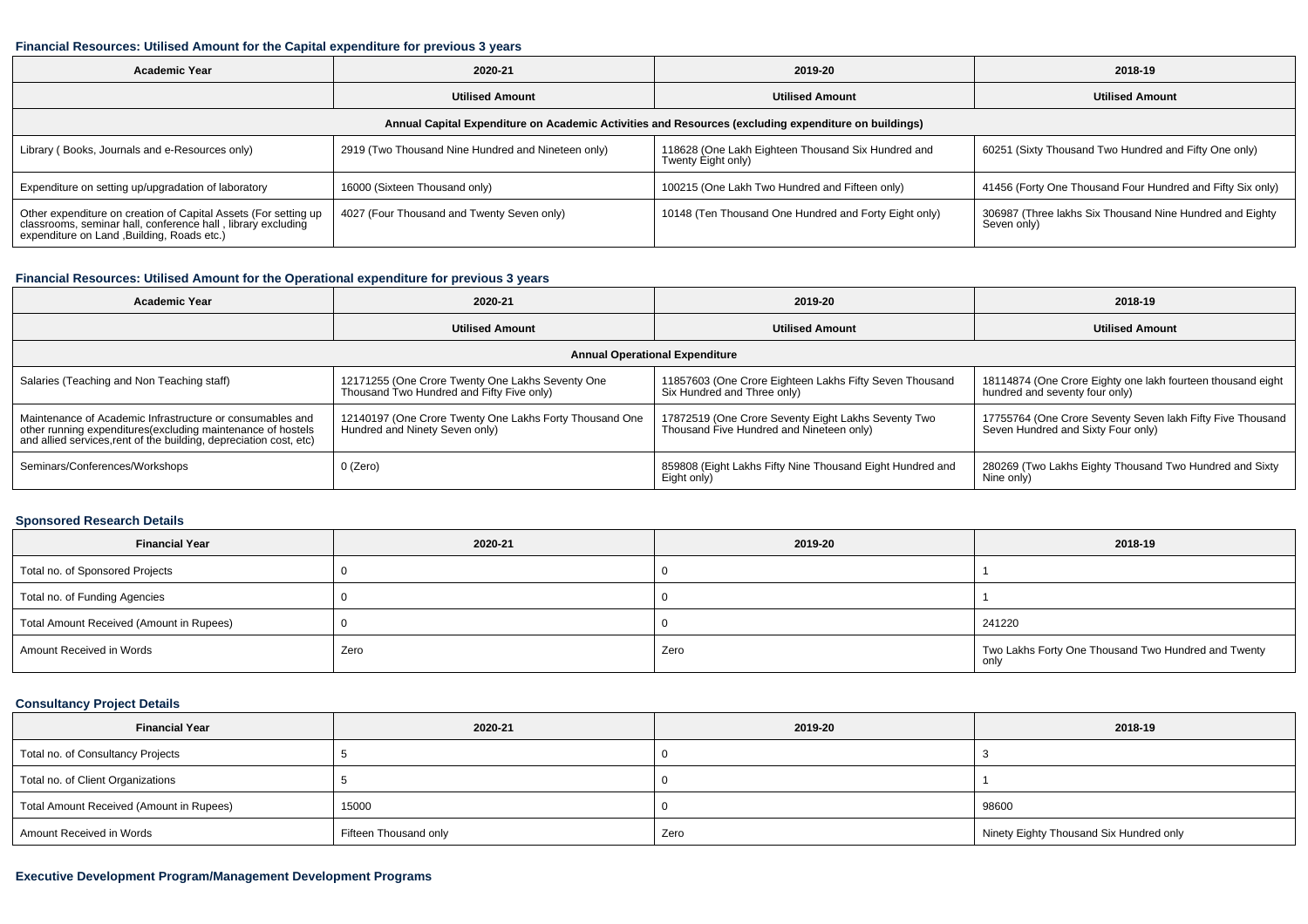| <b>Financial Year</b>                                                             | 2020-21                | 2019-20 | 2018-19 |
|-----------------------------------------------------------------------------------|------------------------|---------|---------|
| Total no. of Executive Development Programs/ Management<br>Development Programs   |                        |         |         |
| Total no. of Participants                                                         | 10                     |         |         |
| Total Annual Earnings (Amount in Rupees)(Excluding Lodging<br>& Boarding Charges) | 18000                  |         |         |
| Total Annual Earnings in Words                                                    | Eighteen Thousand only | Zero    | Zero    |

## **PCS Facilities: Facilities of physically challenged students**

| 1. Do your institution buildings have Lifts/Ramps?                                                                                                         | Yes, more than 80% of the buildings |
|------------------------------------------------------------------------------------------------------------------------------------------------------------|-------------------------------------|
| 2. Do your institution have provision for walking aids, including wheelchairs and transportation from one building to another for<br>handicapped students? | Yes                                 |
| 3. Do your institution buildings have specially designed toilets for handicapped students?                                                                 | Yes, more than 40% of the buildings |

## **Faculty Details**

| Srno            | <b>Name</b>                        | Age | Designation                | Gender | Qualification | <b>Experience (In</b><br>Months) | <b>Currently working</b><br>with institution? | <b>Joining Date</b> | <b>Leaving Date</b>      | <b>Association type</b> |
|-----------------|------------------------------------|-----|----------------------------|--------|---------------|----------------------------------|-----------------------------------------------|---------------------|--------------------------|-------------------------|
| $\overline{1}$  | SAMUEL JOSEPH                      | 53  | Professor                  | Male   | Ph.D          | 343                              | Yes                                           | 22-08-2016          | ۰.                       | Regular                 |
| $\overline{2}$  | <b>CLEMENT</b><br>SUDHAHAR J       | 52  | Professor                  | Male   | Ph.D          | 348                              | Yes                                           | 22-08-2016          | $\sim$                   | Regular                 |
| 3               | <b>ANTHEA</b><br><b>WASHINGTON</b> | 51  | Professor                  | Female | Ph.D          | 279                              | Yes                                           | 23-08-2021          | $\sim$                   | Regular                 |
| $\overline{4}$  | PETER KUMAR F J                    | 55  | Associate Professor        | Male   | Ph.D          | 314                              | Yes                                           | 22-08-2016          | $\overline{\phantom{a}}$ | Regular                 |
| $5\phantom{.0}$ | AMUDHA R                           | 57  | Associate Professor        | Female | Ph.D          | 295                              | Yes                                           | 22-08-2016          | $\overline{\phantom{a}}$ | Regular                 |
| 6               | THIRU AROORAN<br>G T               | 46  | <b>Assistant Professor</b> | Male   | Ph.D          | 146                              | Yes                                           | 22-08-2016          | $\overline{\phantom{a}}$ | Regular                 |
| $\overline{7}$  | SENITH S                           | 34  | <b>Assistant Professor</b> | Female | Ph.D          | 61                               | Yes                                           | 25-07-2016          | $\overline{\phantom{a}}$ | Regular                 |
| 8               | NISHA MALINI G                     | 53  | <b>Assistant Professor</b> | Female | M. Phil       | 161                              | Yes                                           | 22-08-2016          | ۰.                       | Regular                 |
| 9               | PRAISING LINIJAH<br><b>NL</b>      | 43  | <b>Assistant Professor</b> | Female | <b>MBA</b>    | 186                              | Yes                                           | 22-08-2016          | ۰.                       | Regular                 |
| 10              | ANNIE<br>PRIYADHARSHINI<br>S       | 37  | <b>Assistant Professor</b> | Female | Ph.D          | 49                               | Yes                                           | 10-08-2021          | $\sim$                   | Regular                 |
| 11              | ANANDARAJ I M J                    | 46  | <b>Assistant Professor</b> | Male   | <b>MBA</b>    | 229                              | Yes                                           | 01-08-2012          | $\sim$                   | Regular                 |
| 12              | <b>JAMUNA K</b>                    | 32  | <b>Assistant Professor</b> | Female | <b>MBA</b>    | 104                              | Yes                                           | 03-01-2013          | $\overline{\phantom{a}}$ | Regular                 |
| 13              | SALOMI <sub>I</sub>                | 37  | <b>Assistant Professor</b> | Female | <b>MBA</b>    | 137                              | Yes                                           | 02-07-2014          | --                       | Regular                 |
| 14              | <b>JERRIN ISSAC</b><br>SAM         | 31  | <b>Assistant Professor</b> | Male   | <b>SET</b>    | 30                               | No                                            | 18-06-2018          | 18-12-2020               | Regular                 |
| 15              | <b>KALPANA SAI B</b>               | 41  | Associate Professor        | Female | Ph.D          | 140                              | No                                            | 21-09-2016          | 30-06-2021               | Regular                 |
| 16              | ANTHONY RAJ S                      | 43  | Associate Professor        | Male   | Ph.D          | 249                              | No                                            | 22-08-2016          | 03-07-2021               | Regular                 |